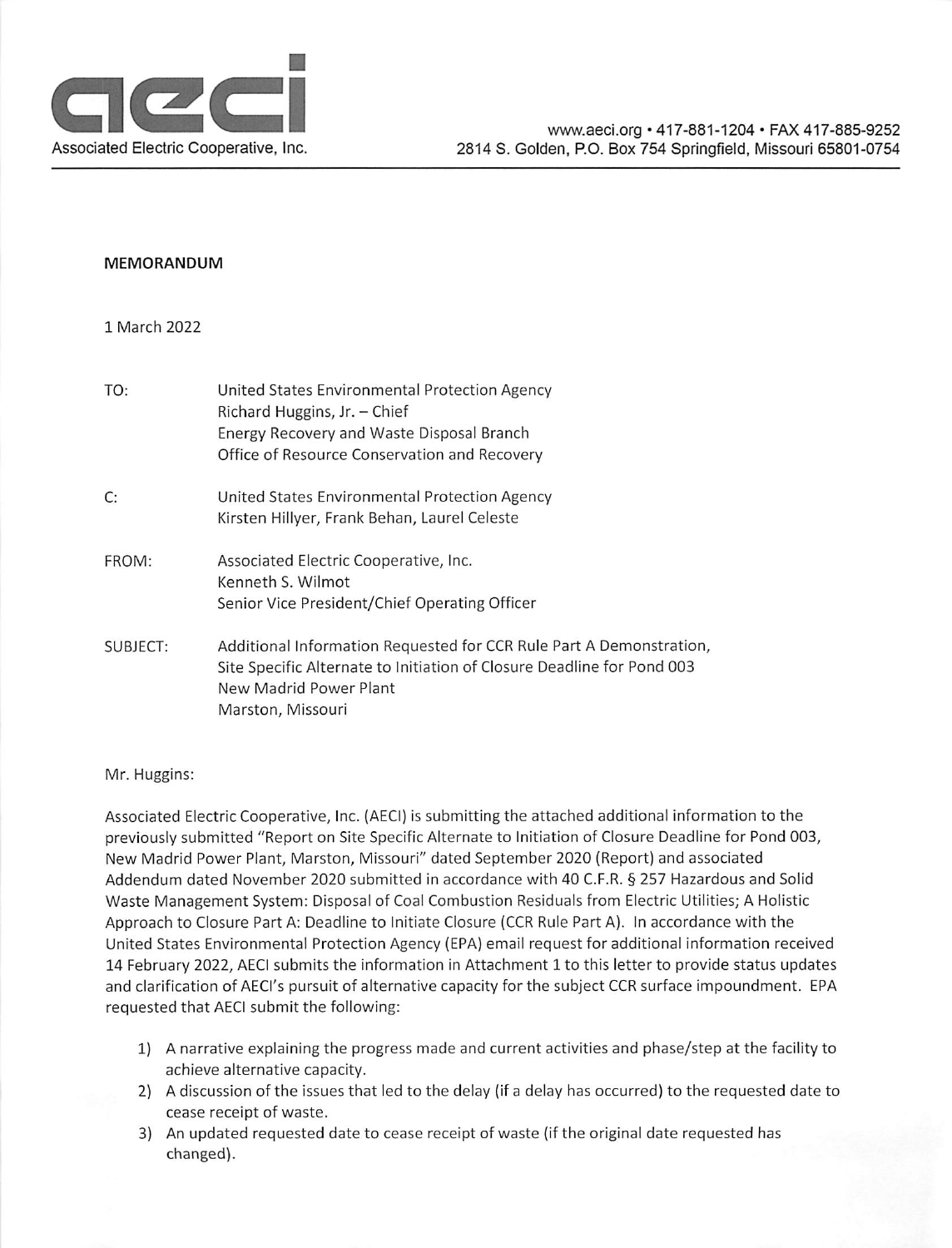4) An updated narrative justifying the new date to cease receipt of waste (if the original date requested has changed).

AECI previously justified the need for an extended time to pursue alternative capacity to allow for Pond 003 to cease receipt of CCR and non-CCR wastestreams. The additional time requested - until 31 May 2023 - is associated with the fastest technically feasible approach to complete development of alternative disposal capacity (in accordance with 40 C.F.R.  $\S$  257.103(f)(1)(iv)(A)). AECI has made significant progress and is on track to obtain alternate capacity for CCR and non-CCR wastestreams within the requested time. That progress includes:

- conversion to dry light fly ash handling (Units 1 & 2) which completely eliminated a CCR  $\bullet$ wastestream;
- conversion to dry boiler slag handling (Unit 1) which completely eliminated CCR wastestreams;  $\bullet$
- upgrades to the coal yard perimeter ditch;
- reconfiguration of the Coal Pile Runoff (CPRO) Pond;  $\bullet$
- construction and operation of the Secondary Settling Basin (SSB) and appurtenances to manage  $\bullet$ coal pile runoff;
- closure and reconfiguration of Pond 004; and,  $\bullet$
- construction and operation of boiler slag conveyor systems and associated staging areas for  $\bullet$ management of dry CCRs.

AECI reiterates that the facility has been and remains in compliance with all requirements of 40 C.F.R. § 257, as attested in the Report and Addendum submitted in the fall of 2020. AECI has completed necessary documentation for compliance requirements including, but not limited to, location restrictions, structural integrity and safety factor assessments including the required 5-year updates, and the groundwater monitoring program, as applicable. Required documentation has been placed in the facility Operating Record in accordance with 40 C.F.R. § 257.105, notifications made in accordance with 40 C.F.R. § 257.106, and required documentation has been placed on the facility's public website in accordance with 40 C.F.R. § 257.107.

We are providing Attachment 1 (Attachment 1: Additional Information for Progress Toward Alternative Capacity) as reference for the EPA and to update the additional information requested by EPA in the formal request received 14 February 2022 via email correspondence from EPA.

We appreciate EPA's consideration of this updated information for the subject facility and CCR surface impoundment.

Sincerely,

Km A L  $\mathbb{Z}$ Kenneth S. Wilmot

Senior Vice President / Chief Operating Officer Associated Electric Cooperative, Inc.

A Touchstone Energy<sup>®</sup> Cooperative A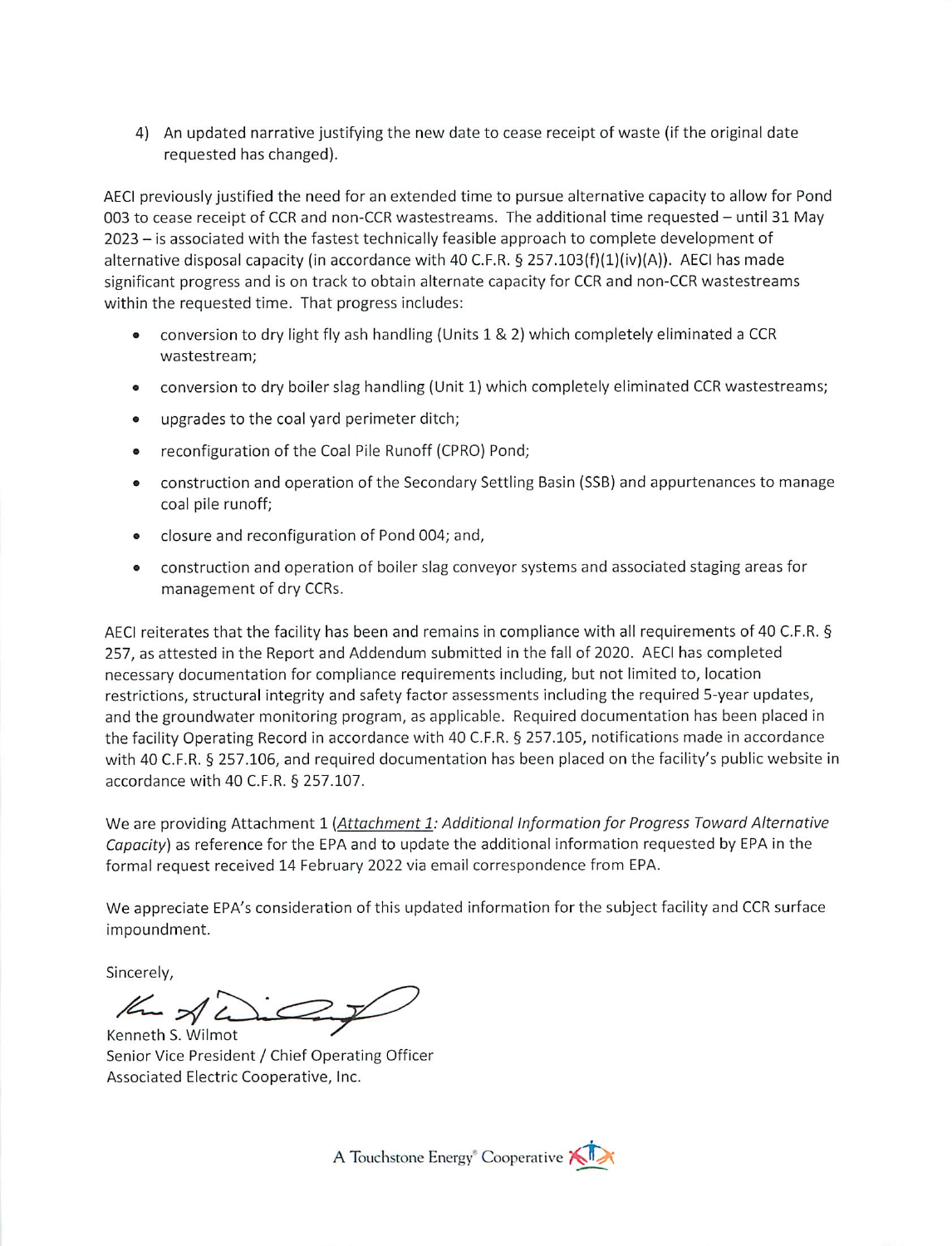# Attachment 1: Additional Information for Progress Toward Alternative Capacity

### 1) Update on Progress Made and Current Status of Alternative Capacity Pursuit

AECI selected multiple technologies to obtain alternative capacity for Pond 003. For direct sluice water conveyed to Pond 003, AECI selected conversion to dry handling to manage light ash and boiler slag. Since submitting the initial Report and Addendum in fall 2020, AECI has completed all activities required to obtain alternative capacity for the CCR wastestreams associated with generating Units 1 & 2 light ash by December 2020 and generating Unit 1 boiler slag (i.e., by conversion to dry handling) by March 2021. These activities have allowed AECI to reduce the wastestreams conveyed to Pond 003 by more than half. Unit 2 boiler slag conversion activities continue to progress and are on target to meet the original May 2023 date. Continued progress on Unit 2 dry conversion includes supplemental engineering, bidding and procurement of mechanical components, and development of site infrastructure in preparation of the receipt of equipment and associated outage for installation.

AECI determined that alternative capacity for non-CCR wastestreams at the coal yard discharging to Pond 003 would be best achieved by reconfiguring the existing coal pile runoff (CPRO) Pond and constructing a new non-CCR pond (i.e., the secondary settling basin (SSB)). This reconfigured and new infrastructure to manage the coal pile runoff and other non-CCR wastestreams allows for the redirection of flows to a reconfigured Pond 004. Geographically, the coal yard, CPRO Pond, and SSB are sited northwest of the plant; Pond 004 is located east of the plant. To improve solids settling and facilitate more regular cleanout activities, AECI reconfigured and enhanced the coal yard perimeter ditch and CPRO Pond, constructed the SSB, and closed/reconfigured Pond 004 to receive flows from the SSB and discharge to the Mississippi River via a renumbered NPDES Outfall #009. In addition, the chemical precipitation coagulant injection system is under operational startup and optimization to enhance settling of solids to meet NDPES permit requirements. These multiple components of the alternate technology were designed and constructed to receive and treat non-CCR wastestreams from the plant instead of being pumped directly to Pond 003, which currently discharges to the Mississippi River via NPDES Outfall #003---further reducing the wastestreams conveyed to Pond 003.

AECI determined that alternative capacity for non-CCR wastestream from the Utility Waste Landfill sedimentation basins would include the relocation of the discharge location. AECI has been actively reducing the amount of water being conveyed to Pond 003 by improved water balance at the landfill. This wastestream has historically been conveyed to Pond 003 as intermittent flows over a few days, up to 5 times a year on average. In 2021, AECI reduced the number of discharge events and continues to work with the Missouri Department of Natural Resources (MDNR) to alter the discharge location and completely eliminate these intermittent flows from the current Pond 003 discharge location.

A summary of the status of the pursuit of these technologies is summarized in the table below, followed by the description of activities completed and those still remaining.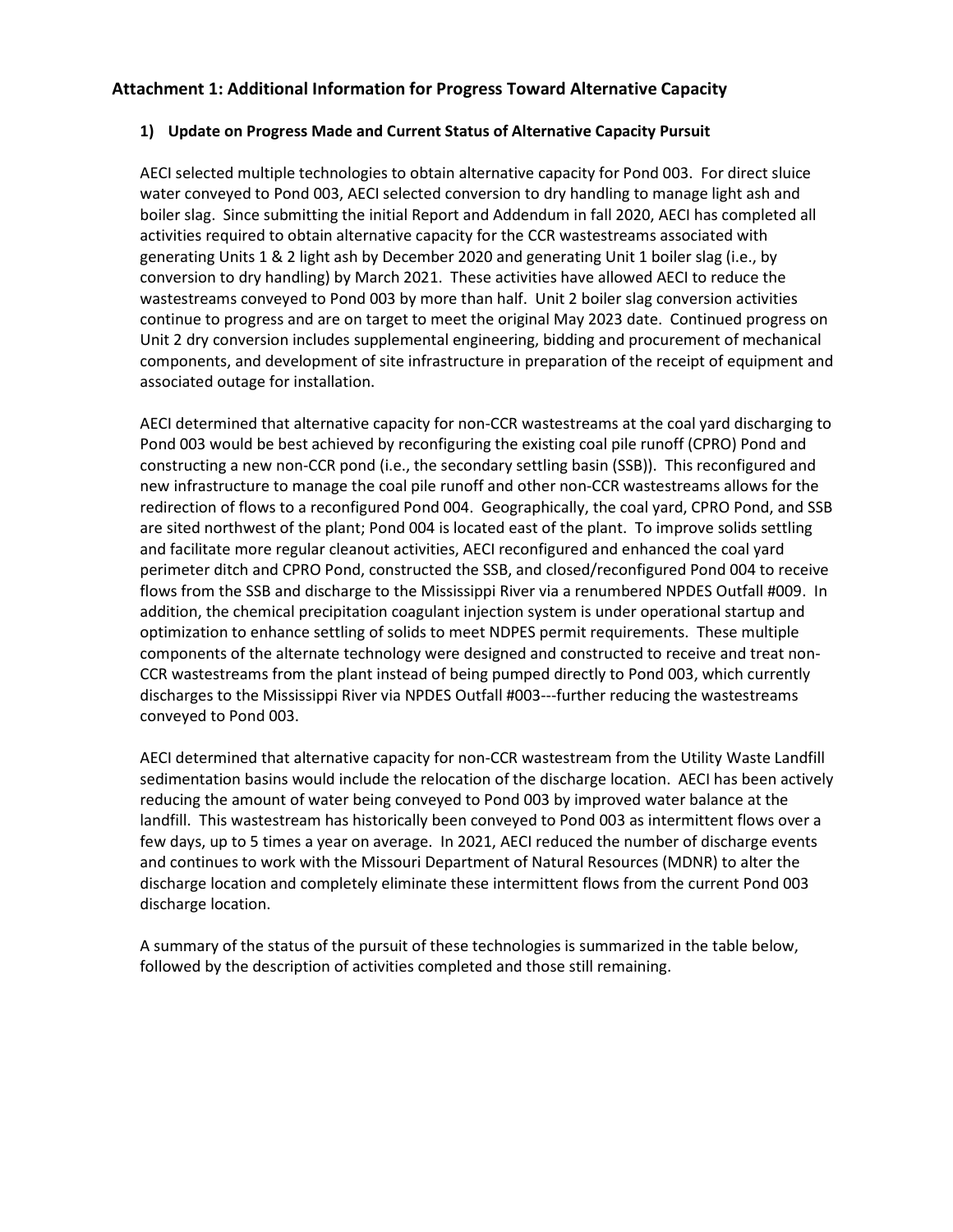| <b>Technology</b>                                                               | Wastestream<br>Type, (% of<br><b>Flow</b><br><b>Reduction to</b><br><b>Pond 003)</b> | <b>Current Status</b>                                                                                 |
|---------------------------------------------------------------------------------|--------------------------------------------------------------------------------------|-------------------------------------------------------------------------------------------------------|
| <b>Conversion to Dry Light Ash Handling</b><br>(Units 1 & 2)                    | CCR (~17%)                                                                           | $\checkmark$ COMPLETED                                                                                |
| <b>Conversion to Dry Boiler Slag Handling</b><br>(Unit 1)                       | CCR (~40%)                                                                           | $\checkmark$ COMPLETED                                                                                |
| <b>Construction of Coal Pile Runoff/</b><br><b>Process Water Infrastructure</b> | <b>Non-CCR</b><br>$(^{2}\frac{2}{6})$                                                | <b>CONSTRUCTED; final treatment</b><br>additives operational startup and<br>commissioning remain      |
| <b>New Discharge for Landfill</b><br><b>Sedimentation Ponds</b>                 | Non-CCR<br>$(1\%,$<br>Intermittent)                                                  | <b>ONGOING, final permitting and</b><br>operational considerations remain                             |
| <b>Conversion to Dry Boiler Slag Handling</b><br>(Unit 2)                       | CCR (~40%)                                                                           | ON SCHEDULE, currently bid letting and<br>contractor selection, manufacturing,<br>and outage planning |
|                                                                                 | $TOTAL = ~57%$                                                                       |                                                                                                       |
|                                                                                 | <b>Reduction</b>                                                                     |                                                                                                       |

### Conversion to Dry Light Ash Handling (Units 1 & 2):

All activities required to obtain alternative capacity for the conversion of dry light ash handling technologies that have allowed for the cessation of associated CCR wastestreams into Pond 003 have been completed and include:

- Planning / Alternatives Analyses,
- Engineering Design and Data Collection,
- Air Permitting / NPDES Permit Modification,
- Bidding and Contractor Selection,
- Procurement,
- Construction Activities, and
- Startup and Operational.

### Conversion to Dry Boiler Slag Handling (Unit 1):

All activities required to obtain alternative capacity for the conversion of dry boiler slag handling technologies for Unit 1 that have allowed for the cessation of associated CCR wastestreams into Pond 003 have been completed and include:

- Planning / Alternatives Analyses,
- Engineering Design and Data Collection,
- Air Permitting / NPDES Permit Modification,
- Bidding and Contractor Selection,
- Procurement,
- Construction Activities, and
- Startup and Operational.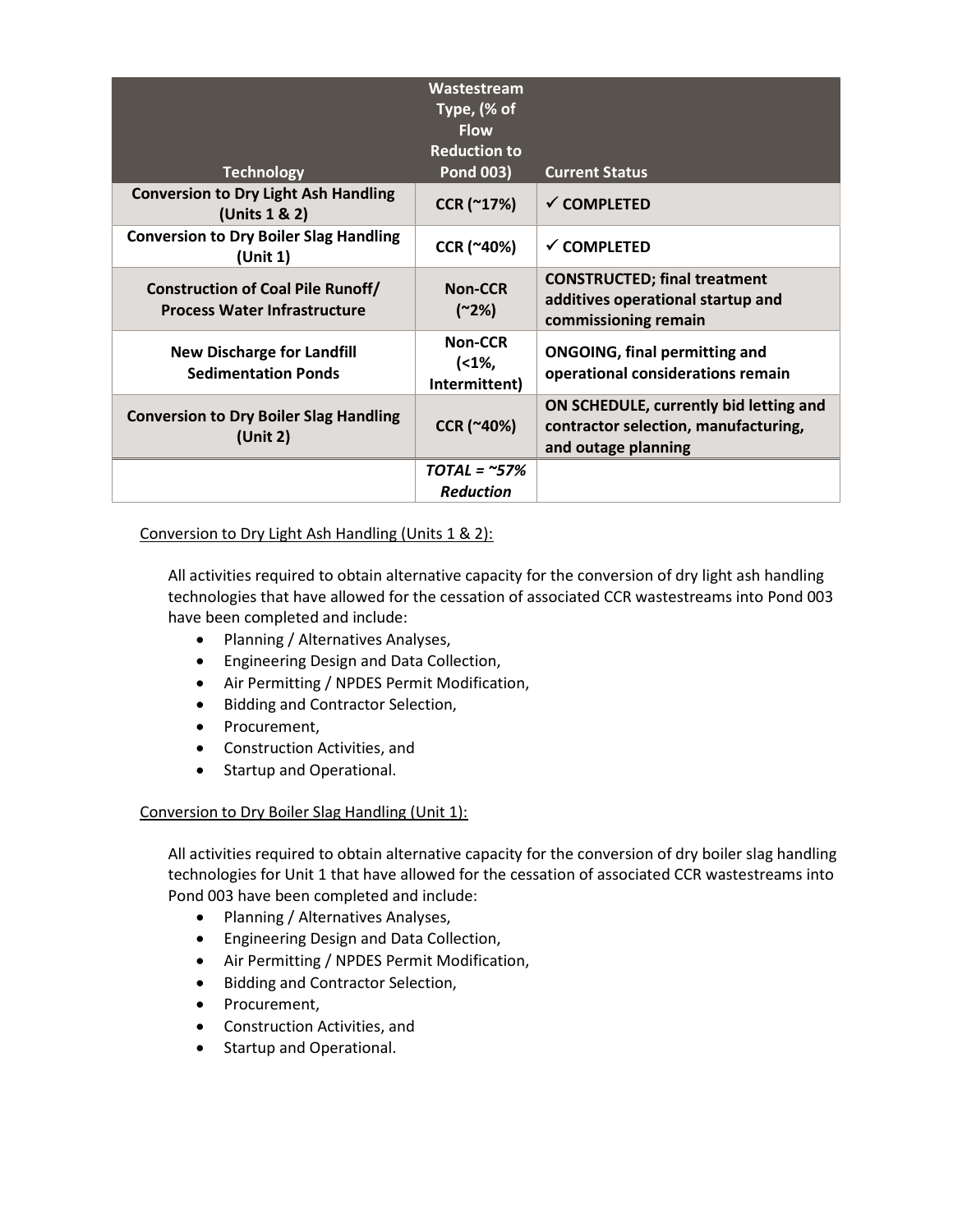## Reconfiguration and Construction of Coal Pile Runoff/ Process Water Infrastructure:

The activities required to obtain alternative capacity through the reconfiguration and construction of the non-CCR surface impoundments and infrastructure that would allow for the cessation of associated non-CCR wastestreams into Pond 003 that have been completed include:

- Planning / Alternatives Analyses,
- Engineering Design and Data Collection,
- NPDES Construction Permit (Permit to Construct),
- NPDES Operating Permit Modifications,
- Bidding and Contractor Selection,
- Procurement,
- Construction Activities including:
	- Coal yard and perimeter ditch improvements,
	- Coal Pile Runoff Pond reconfiguration,
	- Development of the Secondary Settling Basin,
	- Pond 004 reconfiguration, and
	- Development of the Beneficial Use Staging Pad (adjacent to Pond 004).

The following activities have been actively worked on by AECI but are still required to be completed prior to cessation of these non-CCR wastestreams in Pond 003:

- Startup and Operational Transition (nominally 95% complete).
	- AECI is in the process of finalizing commissioning activities associated with coagulant/ flocculant treatment adjustments to meet NPDES limitations, pending MDNR approval for NPDES Operating Permit Modifications.

## New Discharge for Landfill Sedimentation Ponds:

The activities required to obtain alternative capacity through the reconfiguration of the existing Sedimentation Ponds or development of a new discharge location that would allow for the cessation of associated non-CCR wastestreams into Pond 003 that have been completed include:

- Planning / Alternatives Analyses including:
	- Evaluation for improved water balance management to reduce need for discharge to other locations. Plant Operations has reduced discharges to Pond 003 throughout the second half of 2021, effectively operating as a no discharge scenario unless heightened water levels dictate the need for discharge.
- Engineering Design and Data Collection including:
	- Representative sampling to determine treatment options.

The following activities have been actively worked on by AECI but are still required to be completed prior to cessation of these non-CCR wastestreams in Pond 003:

- NPDES Construction Permit (Permit to Construct),
- Bidding and Contractor Selection,
- Procurement,
- Construction Activities
- NPDES Operating Permit Modifications, and
- Startup and Operational Transition.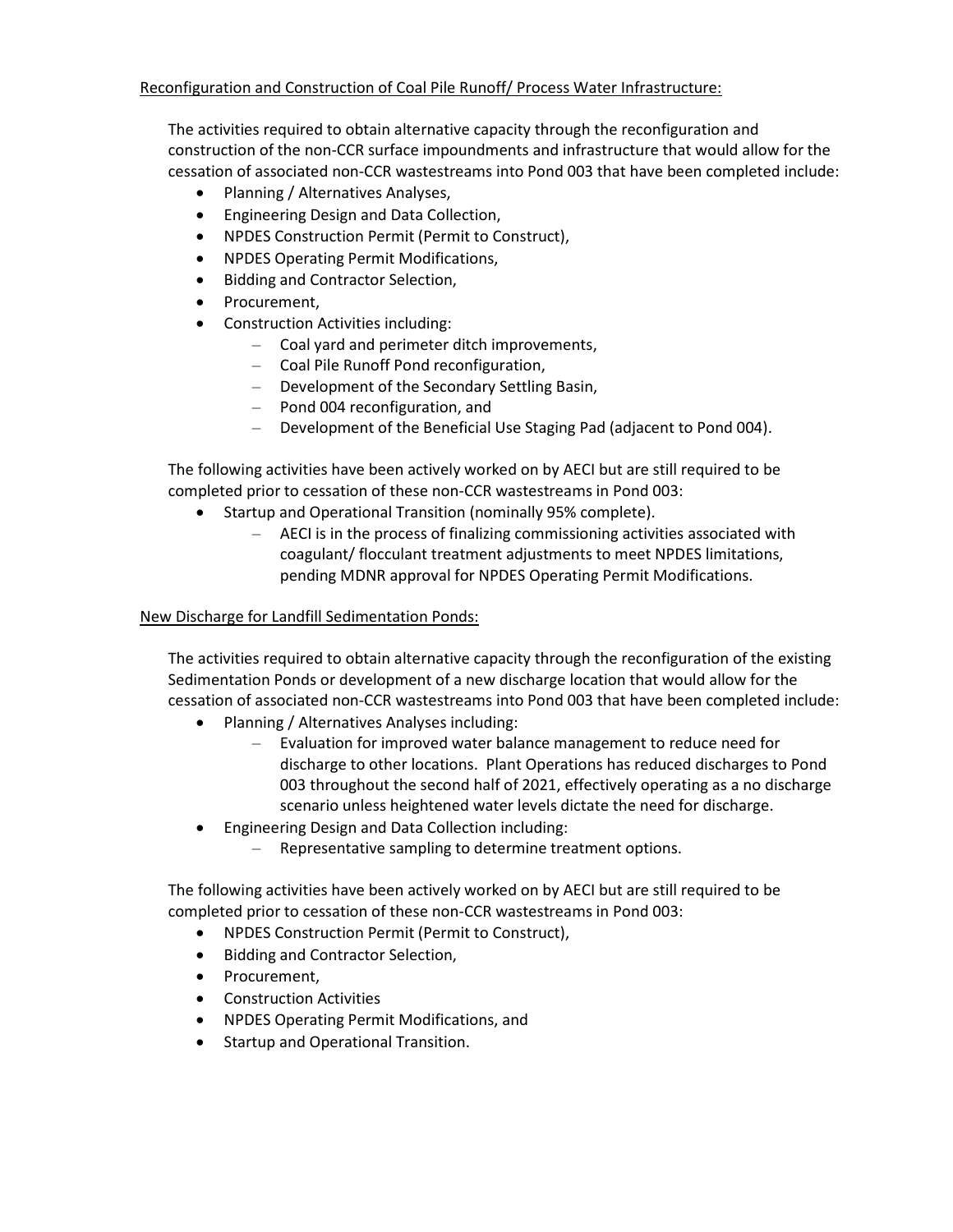Conversion to Dry Boiler Slag Handling (Unit 2):

The activities required to obtain alternative capacity the conversion of dry boiler slag handling technologies for Unit 2 that would allow for the cessation of associated CCR wastestreams into Pond 003 have been completed and include:

- Planning / Alternatives Analyses (completed as planned),
- Engineering Design and Data Collection (completed as planned),
- Bidding and Contractor Selection (i.e., Contractor is selected and contract for construction will be complete by June 2022),
- Procurement of Components (i.e., all required parts are under contract and being fabricated),
	- Boiler components, boiler floor, submerged flight conveyor (SFC) internal components, dry flight conveyor (DFC), and boiler floor to SFC section area all in fabrication
- Delivery of Major Components (on schedule):
	- Submerged Flight Conveyor (SFC) Structural Shell
- Pre-Outage/ Installation Construction Activities, including:
	- SFC transfer tower and offloading conveyor
	- Pipe rerouting
	- Switch gear
	- Fire suppression equipment
	- Ductwork demolition
	- On-site Temporary Storage Facilities

The following activities have been actively worked on by AECI but are still required to be completed prior to cessation of this CCR wastestream in Pond 003:

- Fabrication and Delivery of Remaining Components, and
- Outage/ Final Conversion Construction Activities.

These activities are still on track to be completed by requested date to cease receipt of waste.

# 2) Discussion of Issues Leading to Delay in Achieving Alternative Capacity

At this time, AECI is still on track to achieve overall alternative capacity of CCR and non-CCR wastestreams conveyed to Pond 003 in May 2023 matching the original date in AECI's Part A submittal. AECI has actively pursued alternative capacity in response to the EPA Part A rulemaking. In those efforts as described above, the Units 1 & 2 Dry Light Ash Handling Conversion and Unit 1 Dry Boiler Slag Handling Conversion projects were constructed and are now operational, and the non-CCR impoundments and infrastructure were designed, constructed, and have initiated startup and commissioning activities. Commissioning and operational transitioning of these non-CCR wastestreams (i.e., coal pile runoff and non-CCR process waters managed through the reconfigured Coal Pile Runoff Pond, to the Secondary Settling Basin, and ultimately to the reconfigured Pond 004 to NPDES Outfall #004) are anticipated to be completed in 2022, at which point Pond 003 will cease receipt of these non-CCR wastestreams.

AECI has also actively pursued alternative capacity for non-CCR discharge from the UWL Sedimentation Ponds. Additional data collection and surface water analysis has been required to determine the most appropriate alternative capacity technology or NPDES discharge location. In the meantime, AECI has avoided discharging this intermittent non-CCR wastestream to Pond 003 since mid-2021 through improved water management activities. Additionally, AECI is preparing to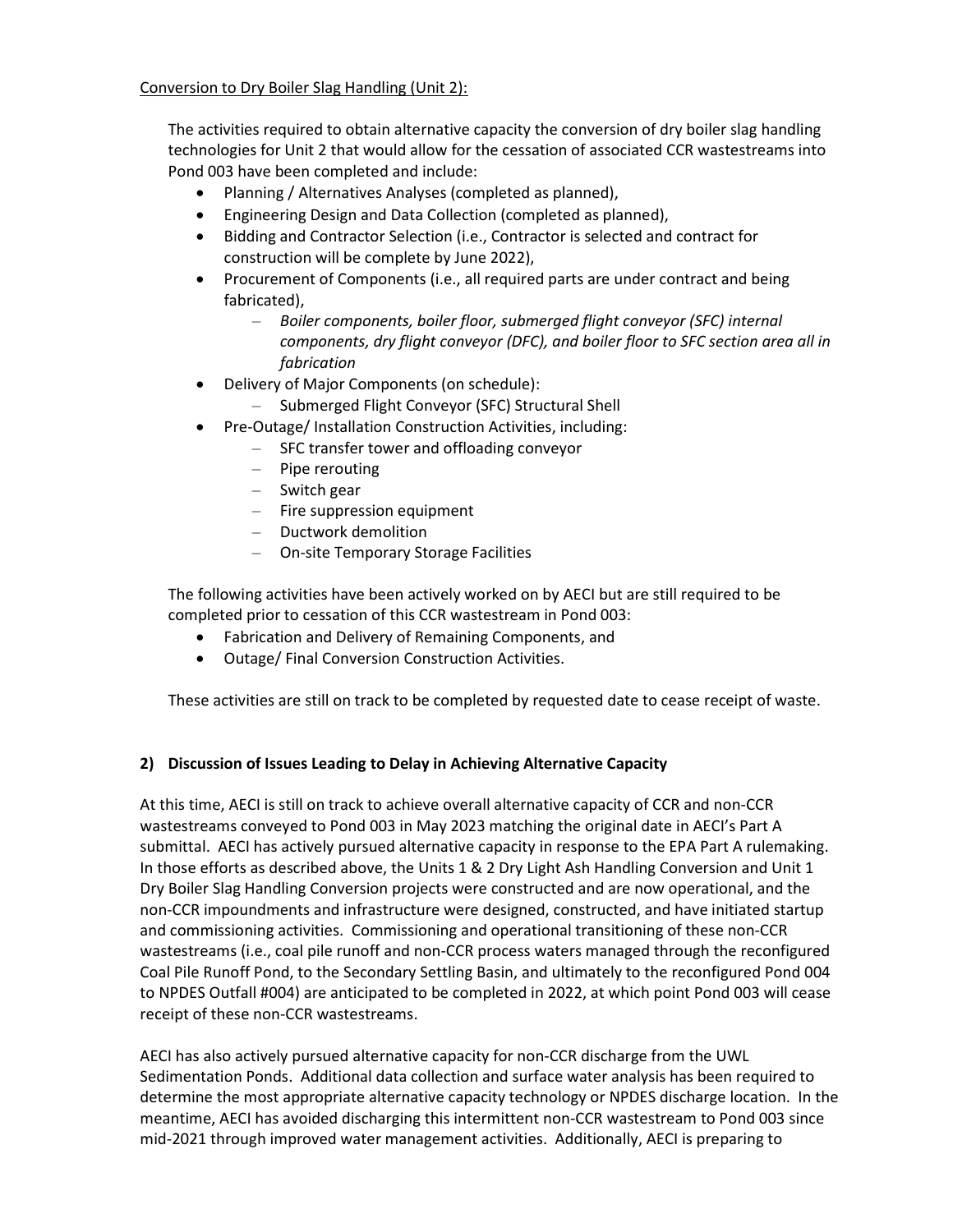partially close Cell 1 of the UWL in 2022, which will reduce the generation of landfill runoff discharging to the Sedimentation Ponds.

These minor delays in achieving alternative capacity for lesser non-CCR wastestreams have not and will not impact the original requested date to cease receipt of waste for Pond 003.

# 3) Updated Requested Date to Cease Receipt of Waste for Pond 003

The original requested date to cease receipt of waste has not changed and remains as May 2023. An updated requested date to cease receipt of waste for Pond 003 is not required.

# 4) Remaining Activities and Narrative Discussion on Path to Completion

We are providing the following details regarding the remaining steps to inform US EPA of the progress on the activities to date and to provide an understanding of what remains and how AECI is working to complete these activities:

- Coal Pile Runoff/ Process Water Infrastructure Startup and Operational Transition –AECI is currently undergoing commissioning of coagulant injection location(s) and associated dosage rates for the coal pile runoff/ process water (non-CCR) wastestream. Once the coagulant system is optimized and meets discharge requirements, flows will be conveyed to the reconfigured Pond 004 (renumbered NPDES Outfall #009) and discharged to the Mississippi River. Once this action occurs, Pond 003 will cease receipt of these non-CCR wastestreams.
- Landfill Sedimentation Ponds AECI is continuing to analyze and determine appropriate alternative capacity for the management of non-CCR wastestreams discharged from the Landfill Sedimentation Ponds while continuing to negotiate NPDES operating permit modifications with MDNR. Once an agreed-to draft final permit is finished, this will also involve a public comment period, and final issuance and signing of the permit. We anticipate any required reconfiguration design, construction, and startup and operational transition activities to be completed shortly following the approval of NPDES operating permit modifications.
- Conversion to Dry Boiler Slag Handling (Unit 2):
	- Fabrication and Delivery of Remaining Components: AECI is on track to receive all remaining components for completion of the Unit 2 Dry Boiler Slag Handling Conversion in time for the Planned Outage scheduled to start in March 2023. Temporary warehouse space has been available for the storage of components as they are fabricated and delivered to the Plant form several different manufacturers/ suppliers, both domestic and international – anticipated to arrive between October 2022 and January 2023. Milestone payments have been made on the components throughout fabrication.
	- Outage/ Final Conversion Construction Activities: The Unit 2 outage is scheduled to start in March 2023, at which time system flushing and purging activities will need to be completed before discharge pipelines to Pond 003 can be disconnected and the receipt of this remaining CCR wastestream can be ceased.